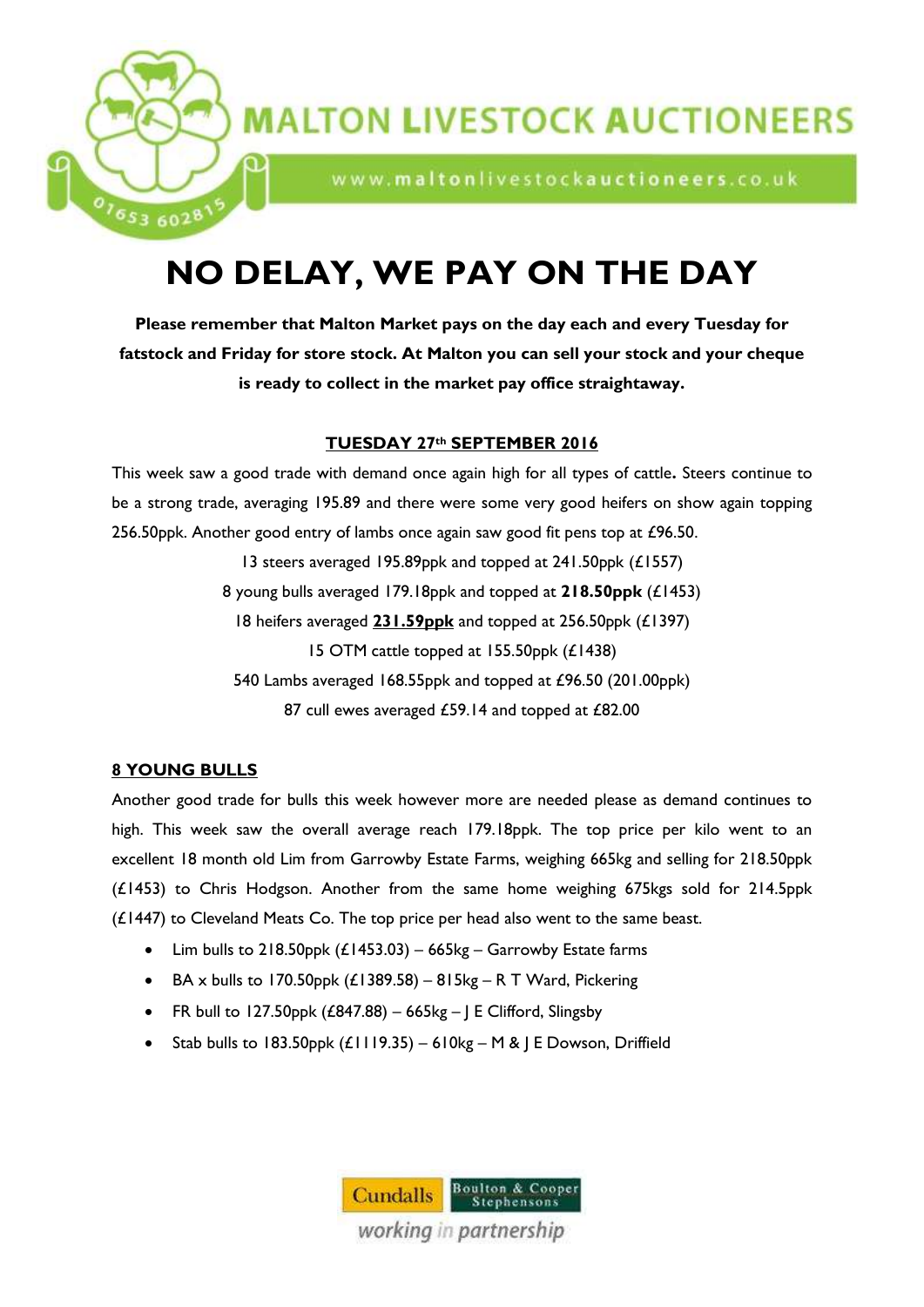#### **13 STEERS**

There was again strong trade and an increase in steers this week with some good cattle through the ring however more steers are needed please. The top price per head went to a 17 month old Cha x from W H & D M Curtis of Kirkbymoorside, weighing 780kg and selling for 209.50ppk (£1634.10) to Worsley Wholesale butchers, another from the same home sold for 212.5ppk (£1530). The top price per kilo went to a 17 month old BB from J R Gardiner of Carnaby, weighing 600kg and selling for 241.50ppk (£1449) to Worsley Wholesale Butchers. Others to do well included a 27 month old Lim from D R Jackson & Sons of Carnaby, weighing 685kg and topping at 237.50ppk (£1626). A well finished Cha x from R Thompson of Sneaton topped at £1617. BB x from GE & RGP Mason topped at 237.5ppk. Lim x from I & P Kilner reached 213.5ppk (£1248). Holstein steers from M Southwell and Partners topped at 144.5ppk and £904.

#### **18 HEIFERS**

There was a good entry of heifers this week and a good number of quality stock passed through the ring. The top price per kilo went to an excellent BB from J R Gardiner of Carnaby, weighing 545kg and selling for **256.50ppk** (£1397) to Worlsey Wholesale Butchers. The top price per head also went to the same beast. Others to sell well included a BB from J & R Waind of Brawby, weighing 510kg and reaching 254.50ppk (£1297). A BB from D R Jackson & Sons topped at 247.50ppk. BB x from DR Brotherton topped at £1393. Lim x from CF Beal reached 235.5ppk and £1330. BB x from GE & RGP Mason topped at 237.5ppk. Lim x from GH West and Sons reached 228.5ppk twice.

- Lim Heifers to 248.50ppk  $(E1379.18) 555kg 1$  & R Waind, Brawby
- **BB** Heifers to 256.50ppk  $(E1397.93) 545$ kg J R Gardiner, Carnaby
- BA x Heifers to 243.50ppk  $(E1290.55) 530$ kg J & R Waind, Brawby

#### **15 OTM CATTLE**

This week saw good trade for cull cows and OTM clean cattle. The top price per kilo went to a 54 month old Lim Bull from J M Richardson of Lastingham, weighing 925kg and selling for 155.50ppk (£1438) to Worlsey Wholesale butchers. The top price per head also went to the same beast. An 88 month old BB cow from K Chilton of Pickering topped at 149.50ppk (£1053.98). A Longhorn cow from J Backhouse reached 119.50ppk. Friesian cows from G F Winter & Sons topped at 124.50ppk.

#### **540 LAMBS**

This week saw another increase in the number of lambs entered from the previous week. Trade also remained firm again for lambs. The top price per head went to a pen of 2 from JW E & PR Robson of Lockton, weighing 56kg and selling for £96.50 to G F Turner of Rillington. The top price per kilo went to a pen of 7 from L G Gray & Son, weighing 46kg and selling for 201.00ppk (£92.50). Other

> **Cundalls** Boulton & Cooper working in partnership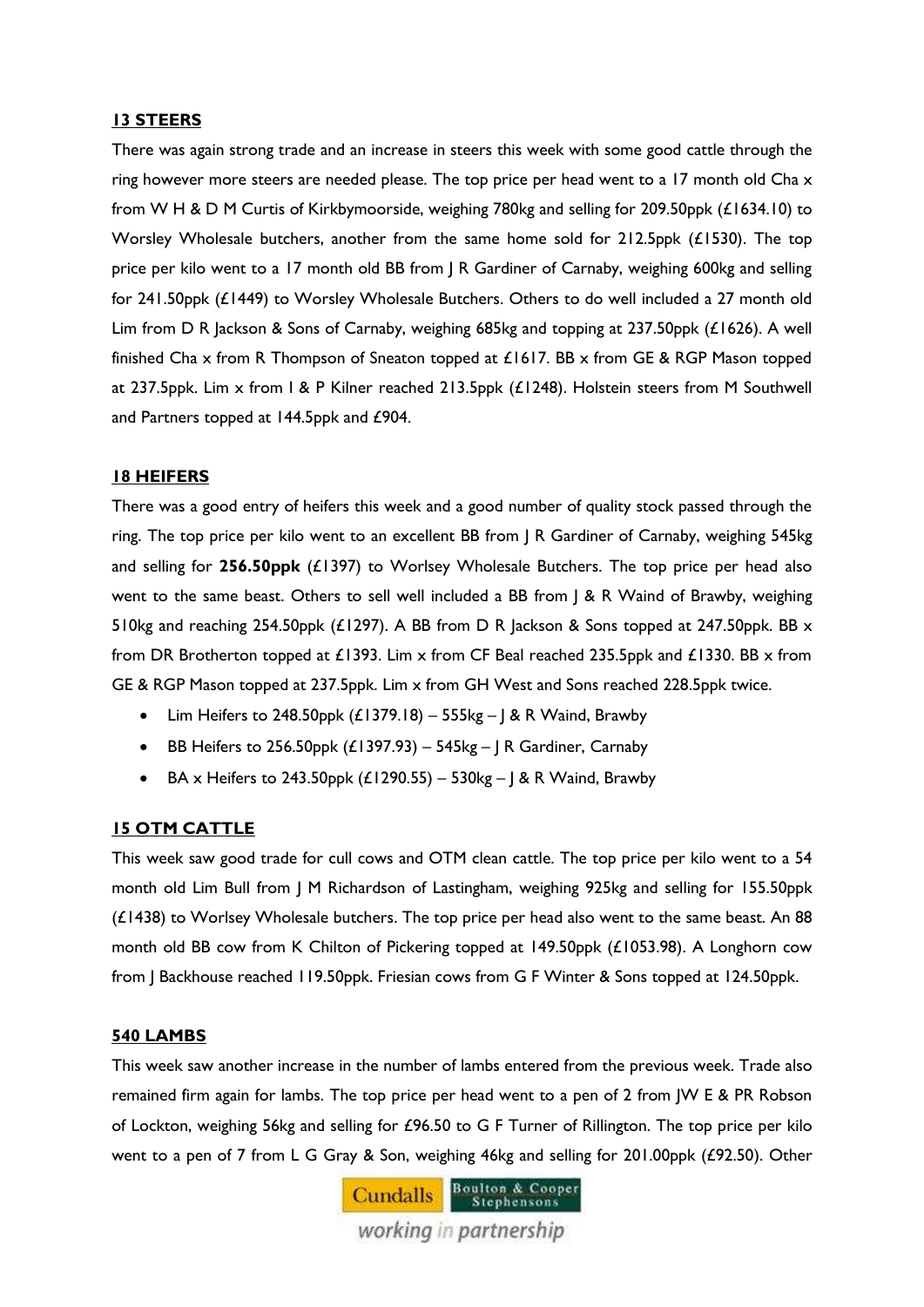pens to sell well included a pen of 5 from J D Nichols of Pickering, weighing 45kg and selling for £83.50 (186.00ppk).

**Please note that all Farm Assured lambs/hoggs will be marked by the auctioneers from now on. Some fatstock buyers are now requesting Farm Assured stock on a frequent basis therefore if you are Farm Assured please ensure you make the auctioneers aware of this when you bring your stock in.**

#### **86 CULL EWES**

This week saw a decent number of ewes with trade once again firm. The top price went to a pen of 6 Texel ewes from P A Teasdale, reaching £82.00.

#### **STORES - FRIDAY 23RD SEPTEMBER 2016**

Forward 317 head of store stock

Suffolk x store lambs to £60.50 – J.C Watson & Son, Butterwick Texel X lambs to £74.00 – RB & JE Fairwether & Son Charollais x lambs to £67.00 – J.G Sowray & Son, Terrington

Limousin x steers to  $£$  1150 – M.A Hammond, Ebberston Limousin x heifers to £1130 – M.A Hammond, Ebberston Angus x bulls to £555 - D.A Boyes, Ellerburn

Please note the next sale of store cattle and sheep will be this Friday 30<sup>th</sup> September

Will Tyson on Behalf of Malton Livestock Auctioneers **Mobile: 07977 560109.**

#### **Young Bulls – Sale commencing – 11.00am**

| Prices per kilogram    |                           |     |        |         |         |  |  |
|------------------------|---------------------------|-----|--------|---------|---------|--|--|
| Type                   | Weight                    | No. | From   | To      | Average |  |  |
| Medium                 | $\overline{551} - 650$ kg |     | 160.50 | 183.50  | 175.32  |  |  |
| Heavy                  | $65$ $kg+$                |     | 127.50 | 218.50  | 181.14  |  |  |
| <b>Overall Average</b> | 179.18                    |     |        |         |         |  |  |
| Prices per head        |                           |     |        |         |         |  |  |
| Type                   | Weight                    | No. | From   | То      | Average |  |  |
| Medium                 | $551 - 650$               |     | 922.88 | 1119.35 | 1025.59 |  |  |
| Heavy                  | $65$ kg+                  |     | 847.88 | 1453.03 | 1258.89 |  |  |
| <b>Overall Average</b> | 1142.24                   |     |        |         |         |  |  |



working in partnership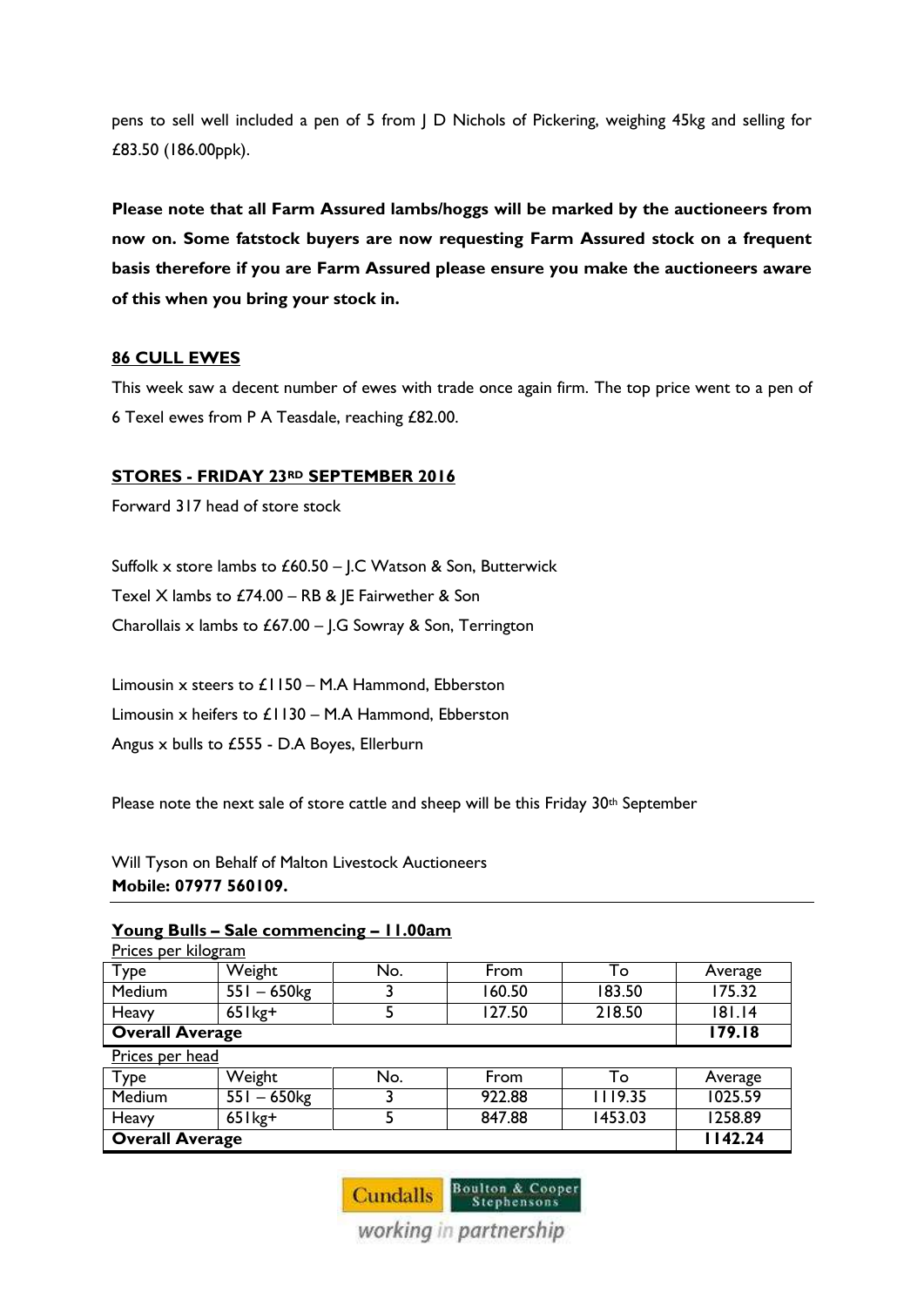#### **Clean Cattle – Sale Commencing after the Young Bulls Prime Steers**

Prices per kilogram

| Type                   | Weight         | No. | From   | ١o     | Average |
|------------------------|----------------|-----|--------|--------|---------|
| Light                  | 370 – 550kg    |     | 237.50 | 237.50 | 237.50  |
| <b>Medium</b>          | $551 - 650$ kg |     | 135.50 | 241.50 | 173.50  |
| Heavy                  | $65$ kg +      |     | 191.50 | 237.50 | 215.56  |
| <b>Overall Average</b> |                |     |        |        | 195.89  |

Prices per head

| Type                   | Weight         | No. | From    | ١o      | Average |
|------------------------|----------------|-----|---------|---------|---------|
| Light                  | 370 – 550kg    |     | 1294.38 | 1294.38 | 1294.38 |
| Medium                 | $551 - 650$ kg |     | 792.68  | 1449.00 | 1032.38 |
| Heavy                  | $65$ lkg +     |     | 1426.68 | 1634.10 | 1567.13 |
| <b>Overall Average</b> |                |     |         |         | 1297.96 |

#### **Prime Heifers**

Prices per kilogram

| Type                   | Weight            | No. | From   | Гο     | Average |
|------------------------|-------------------|-----|--------|--------|---------|
| Light                  | $330 - 500$ kg    |     | 244.50 | 244.50 | 244.50  |
| Medium                 | $501 - 590$ kg    | 4   | 206.50 | 256.50 | 235.75  |
| Heavy                  | $59$ <sup>+</sup> |     | 203.50 | 227.50 | 211.20  |
| <b>Overall Average</b> |                   |     |        |        | 231.59  |

Prices per head

| Type                   | Weight         | No. | From    | ١o      | Average |
|------------------------|----------------|-----|---------|---------|---------|
| Light                  | $330 - 500$ kg |     | 1198.05 | 1198.05 | 1198.05 |
| <b>Medium</b>          | $501 - 590$ kg |     | 1198.60 | 1397.93 | 1299.14 |
| Heavy                  | $59$ lkg +     |     | 1210.83 | 1393.98 | 1327.06 |
| <b>Overall Average</b> |                |     |         |         | 1274.75 |

#### **OTM Cattle – sale commencing after clean cattle**

Prices per kilogram

| Type            | Age          | No. | From   | To     | Average  |
|-----------------|--------------|-----|--------|--------|----------|
| <b>Cull Cow</b> | Over 72 mths | ۱0  | 76.50  | 149.50 | 117.38   |
| <b>Cull Cow</b> | 30-72 mths   |     | 113.50 | 124.50 | l 18.5 I |
| Cull Heifer     |              |     | 118.50 | 118.50 | 118.50   |
| Cull Bull       |              |     | 144.50 | 155.50 | 150.56   |

Prices per head

| Type               | Age          | No. | From    | To      | Average |
|--------------------|--------------|-----|---------|---------|---------|
| <b>Cull Cow</b>    | Over 72 mths | ۱0  | 405.45  | 1053.98 | 778.21  |
| <b>Cull Cow</b>    | 30-72 mths   |     | 827.93  | 902.33  | 865.13  |
| <b>Cull Heifer</b> |              |     | 841.35  | 841.35  | 841.35  |
| Cull Bull          |              |     | 1090.98 | 1438.38 | 1264.68 |



working in partnership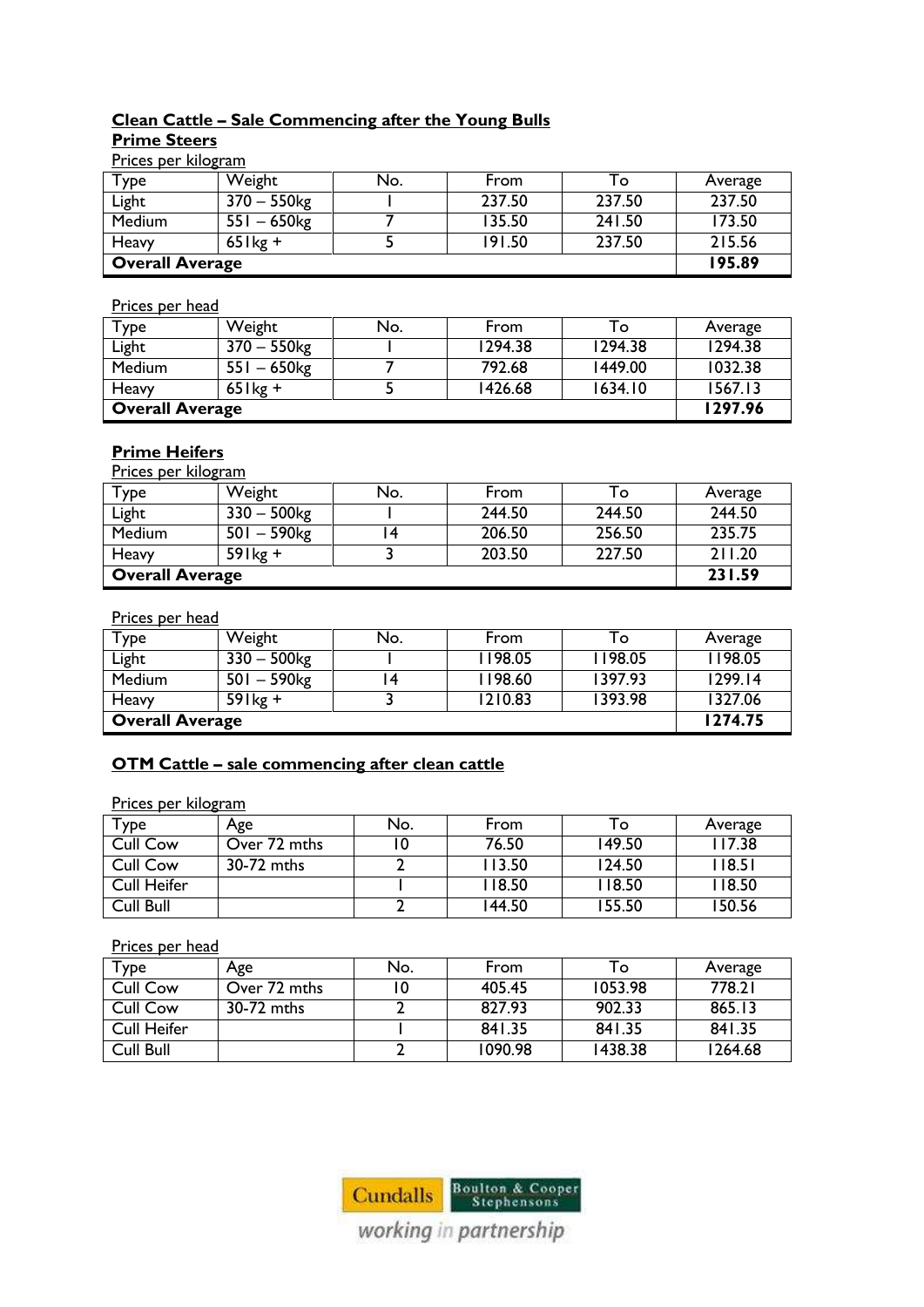#### **Finished Sheep – Sale Commencing 12.30pm**

#### **Spring Lambs**

Prices per Kilo

| Type                   | Weight                    | No.               | From   | To     | Average |
|------------------------|---------------------------|-------------------|--------|--------|---------|
| Light                  | $32.1 - 39$ <sub>kg</sub> | $22 \overline{ }$ | 170.00 | 181.00 | 174.79  |
| Medium                 | $39.1 - 45.5$ kg          | 146               | 155.00 | 186.00 | 167.95  |
| Heavy                  | $45.6 - 52$ kg            | 233               | 153.00 | 201.00 | 171.15  |
|                        | $52kg +$                  |                   | 150.00 | 172.00 | 160.78  |
| Unclassified           | $\blacksquare$            | 135               | 151.00 | 169.00 | 163.35  |
| <b>Overall Average</b> |                           |                   |        |        | 168.55  |

Prices per head

| Type                   | Weight                    | No. | From  | To    | Average |
|------------------------|---------------------------|-----|-------|-------|---------|
| Light                  | $32.1 - 39$ <sub>kg</sub> | 22  | 64.50 | 70.50 | 67.14   |
| Medium                 | $39.1 - 45.5$ kg          | 146 | 62.00 | 83.50 | 70.49   |
| Heavy                  | $45.6 - 52$ kg            | 233 | 72.00 | 95.00 | 82.73   |
|                        | $52kg +$                  |     | 90.00 | 96.50 | 93.25   |
| Unclassified           | $\blacksquare$            | 135 | 61.00 | 83.00 | 67.90   |
| <b>Overall Average</b> |                           |     |       |       | 76.30   |

#### **Store Sheep and Culls – sale commencing after prime lambs**

Prices per head

| $\tau_{\texttt{ype}}$ | No. | From  | O     | Average |
|-----------------------|-----|-------|-------|---------|
| <b>Cull Ewes</b>      | 86  | 5.00  | 82.00 | 59.14   |
| Cull Rams             |     | 82.00 | 82.00 | 82.00   |

#### **FRIDAY 30th SEPTEMBER 2016**

### **Normal Weekly Store Market**

**Sheep 11.00am**

75 Texel x lambs - P.A Coates Scalby

20 Mule feeding ewes - P.A Coates Scalby

#### **Cattle 12 noon**

2 Lim x steers - BG & H Wilkinson, Ugthorpe 5 Lim x heifers - BG & H Wilkinson, Ugthorpe

#### **WEDNESDAY 5th OCTOBER 2016 ANNUAL MICHAELMAS SALE OF BREEDING SHEEP, ACCREDITED & NON ACCREDITED RAMS.**

**2335**

50 Draft ewes, 788 Suffolk x ewes & shearlings, 739 Texel ewes & shearlings, 558 Mule ewes & shearlings, **200 Accredited & non Accredited Rams** Sale to commence at 10.30 am. Rams at 12.00 noon



working in partnership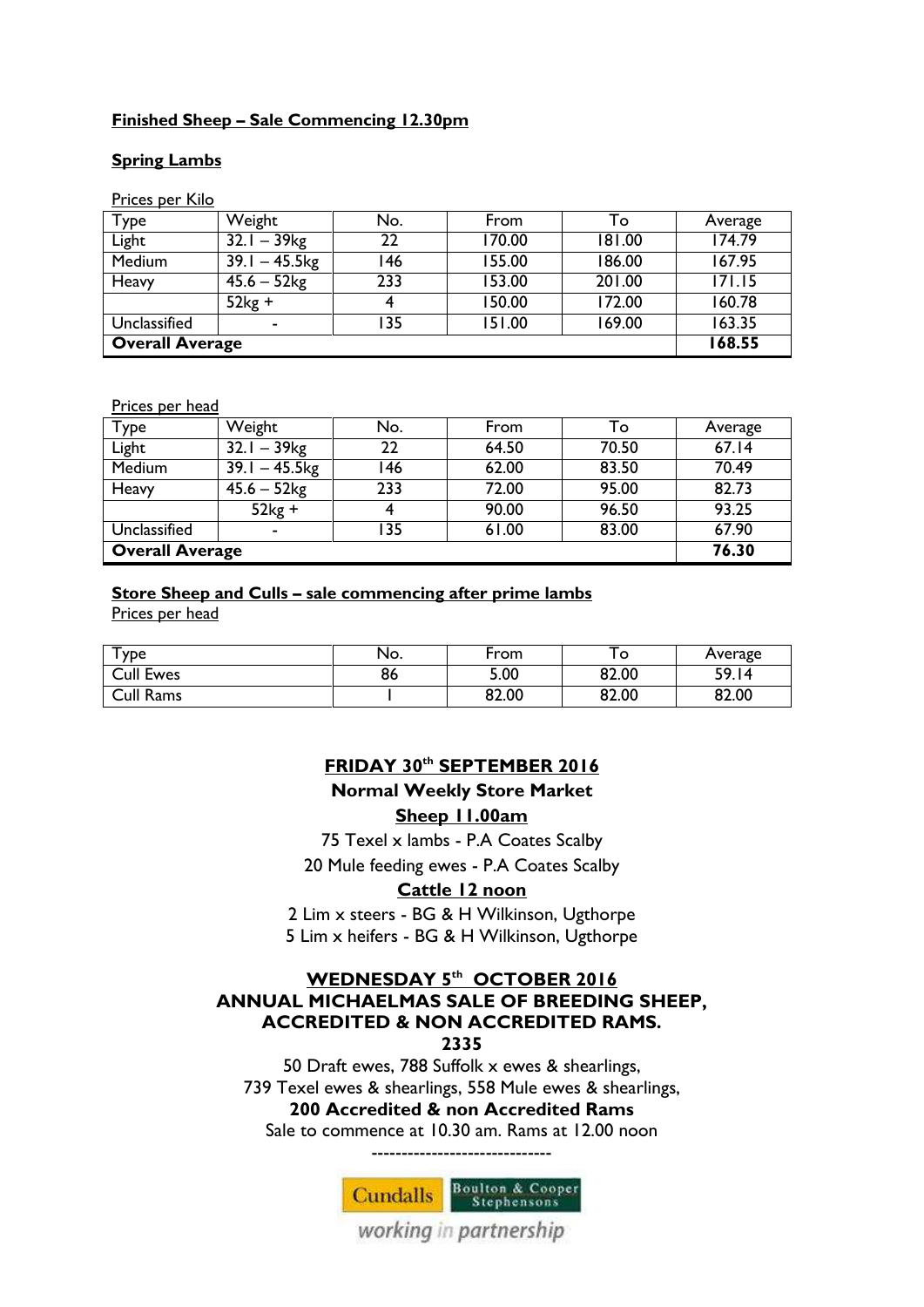#### **FRIDAY 7th OCTOBER 2016 FIRST AUTUMN SALE OF SUCKLER CALVES & STORE CATTLE**

180 – 200 cattle expected Entries now being taken

#### **FRIDAY 14th OCTOBER 2016 ANNUAL MICHAELMAS SHOW & SALE OF STORE AND GIMMER LAMBS**

Entries now being taken



Nuts, Bolts, Screws, Metal Fastenings Including Stainless Steel & Abrasive Wheels

R & AG Prest

The Workshop, Lowfield Lane Swinton, Malton, YO17 6SE. Tel: 01653 694404

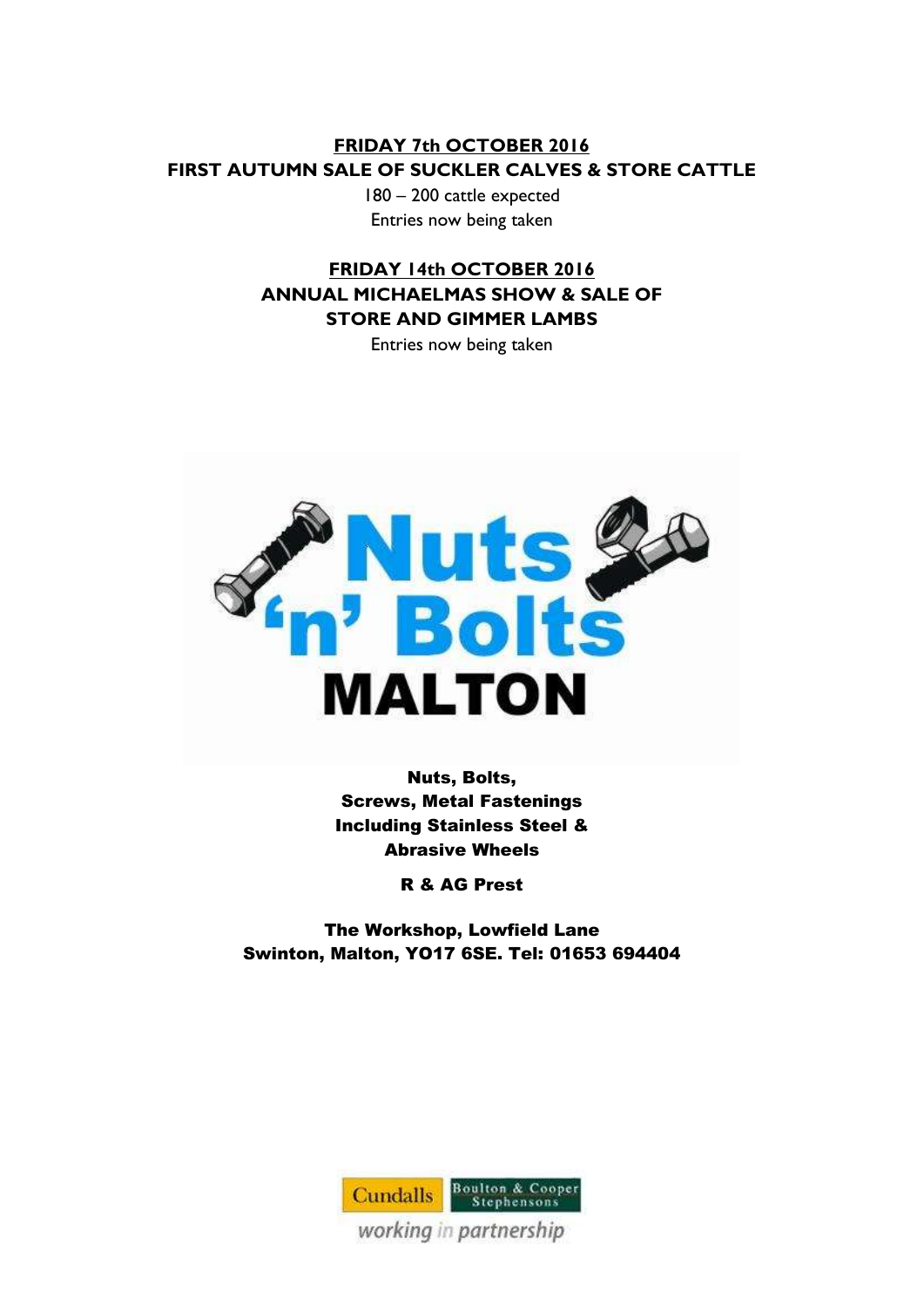# **FALLEN STOCK** DISPOSAL

## **Cattle Sheep Pigs**

**Prompt Collection at Competitive Rates** A Caring Service For Horses and Ponies

## **Harry Atkinson** Pickering 01751 472885

## **SHED WANTED DURING WINTER**

### **FOR 6 – 12 CATTLE**

CONTACT DEAN ALLEN

Tel: 07875 647471